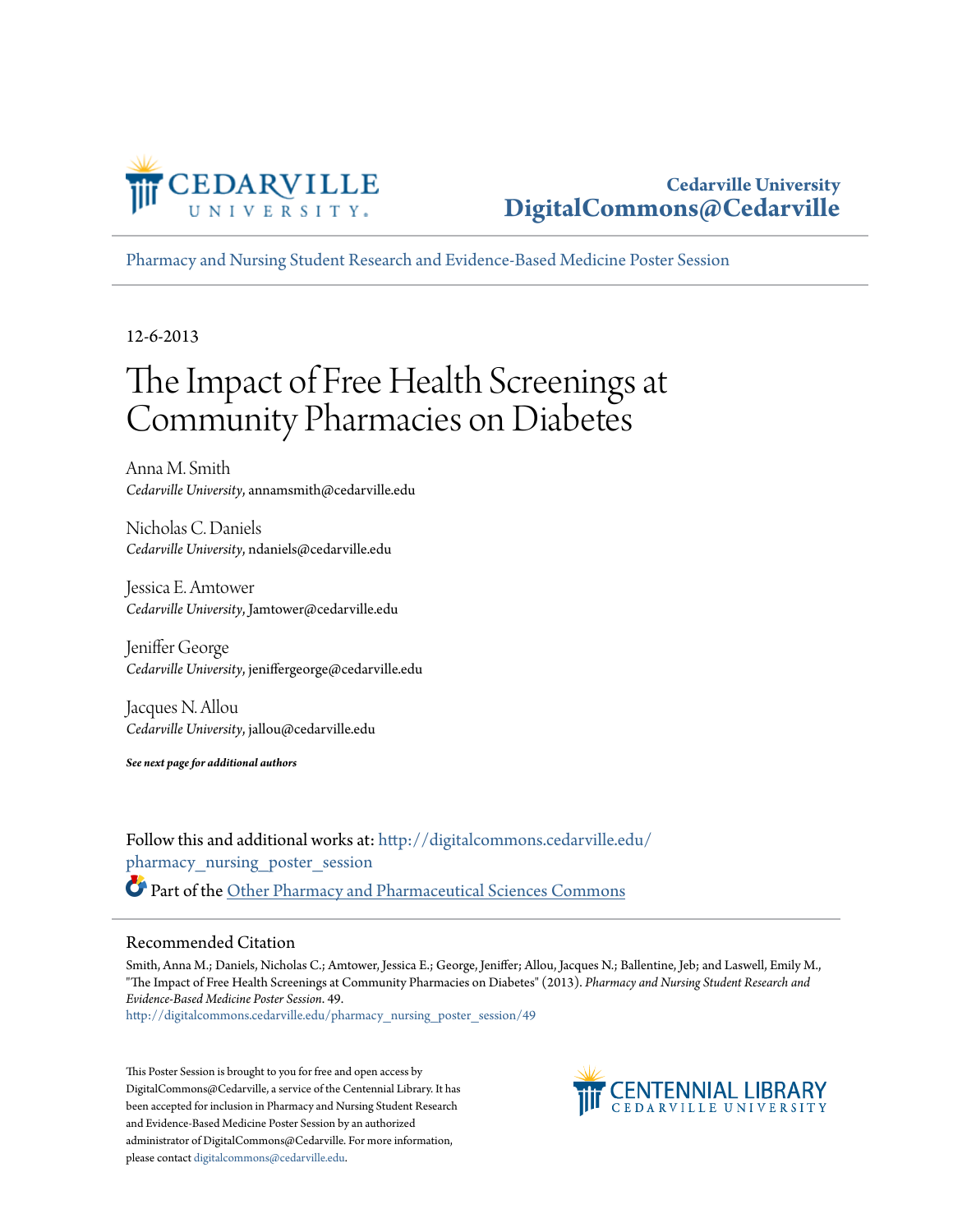#### **Authors**

Anna M. Smith, Nicholas C. Daniels, Jessica E. Amtower, Jeniffer George, Jacques N. Allou, Jeb Ballentine, and Emily M. Laswell